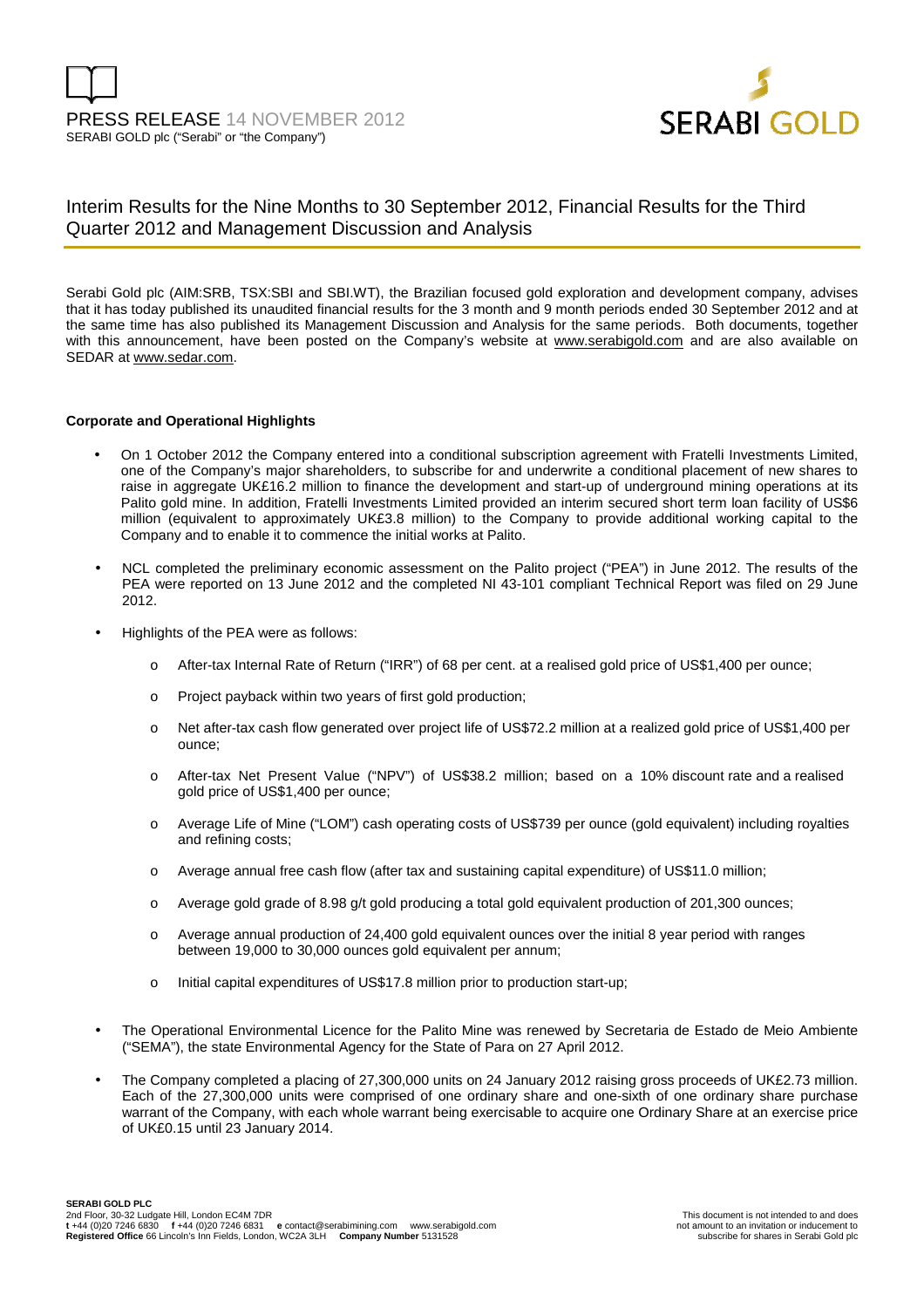

#### **Financial Highlights**

|                                                      | 3 months ended<br>30 September<br>2012 (unaudited)<br>US\$ | 3 months ended<br>30 September<br>2011 (unaudited)<br>US\$ | 9 months ended<br>30 September<br>2012 (unaudited)<br>US\$ | 9 months ended<br>30 September<br>2011 (unaudited)<br>US\$ |
|------------------------------------------------------|------------------------------------------------------------|------------------------------------------------------------|------------------------------------------------------------|------------------------------------------------------------|
| Operating Loss for period<br>Loss per ordinary share | 715,548                                                    | 1,739,684                                                  | 2,884,774                                                  | 4,044,961                                                  |
| (basic and diluted)                                  | 0.78 cents                                                 | 2.72 cents                                                 | 3.24 cents                                                 | 7.01 cents                                                 |
|                                                      |                                                            |                                                            | 9 months ended                                             | 12 months ended                                            |
|                                                      |                                                            |                                                            | 30 September                                               | 31 December                                                |
|                                                      |                                                            |                                                            | 2012 (unaudited)<br>US\$                                   | 2011 (audited)<br>US\$                                     |
| Exploration and<br>development expenditures          |                                                            |                                                            |                                                            |                                                            |
| during the period                                    |                                                            |                                                            | 2,863,261                                                  | 8,663,471                                                  |
| Cash at end of period<br>Equity Shareholders funds   |                                                            |                                                            | 408,708                                                    | 1,406,458                                                  |
| at end of period                                     |                                                            |                                                            | 41,459,600                                                 | 43.284.480                                                 |

#### 3 month period ended 30 September 2012

For the three month period ended 30 September 2012 the Company recorded a net loss of US\$715,548 (0.78 US cents per share) compared to a net loss of US\$1,739,684 (2.72 US cents per share) for the comparative period last year. The decrease in the loss for the period reflects lower depreciation charges of US\$223,150 for the quarter compared with US\$580,845 for the quarter ended 30 September 2011. This lower level of depreciation arises as assets, particularly those in Brazil, have been subject to depreciation on a straight line basis, and whilst not necessarily in use recently and whilst still being available for use, are reaching the point where the original purchase price of these items has now been fully depreciated.

The company has been incurring expenditures on the maintenance of the current process plant. Up until the issue of the PEA on 28 June 2012, which demonstrated the economic viability of the Palito project, the Company was deemed to be in an evaluation phase and it was considered appropriate that such expenditures should be expensed at the time of being incurred. With the project's economic viability having been demonstrated and the Board having announced the decision to proceed with the project development leading to a start-up of production, costs relating to the refurbishment and maintenance of the process plant will be capitalised as part of the project development costs until such time as commercial production is declared. This change of accounting treatment in accordance with accepted accounting practise has the effect that no costs have been classified in the 3 month period ended 30 September 2012 as being operating costs.

Administration costs as reported have reduced by some US\$295,943 from US\$745,990 for the three months ended 30 September 2011 to US\$450,047 for the same three month period in 2012. There have been two significant variances contributing to this reduction. As noted previously, during the 3 month period ended 30 September 2011 the Company was providing waste rock for road construction. The sales of this material, not being sales of metals, did not fall within the revenue definition adopted by the Company and were treated as other income and classified as part of administrative expenses. For the 3 months to September 2011 this amounted to BrR\$122,825 (US\$75,432). Also in the 3 months ended 31 September 2011, the Company made a provision of BrR\$299,250 (US\$183,781) in respect of settlement of employment claims made by former employees in Brazil. The charge recorded in the 3 months ended 30 September 2012 was approximately US\$14,800. The net effect of these items accounts for US\$93,549.

Excluding the above items administration costs incurred in Brazil were US\$161,794 for the three months ended 30 September 2012 compared with US\$249,272 for the 3 months ended 30 September 2011.

Administration cost incurred outside of Brazil were US\$273,451 for the 3 months ended 30 September 2012 a reduction of US\$115,000 compared with the 3 month period ended 30 September 2011. Reductions have been achieved in the area of professional fees and also reflect higher levels of investor relations activity in 2011 including branding and web-site development expenditures.

The Company reported an exchange gain of US\$9,434 for the 3 months ended 30 September 2012 (3 months to 30 September 2011; exchange loss of US\$168,309). The significant exchange loss incurred during 2011 was in part due to greater volatility in exchange rates over this period but also reflects the exchange element of US\$70,500 relating to the adjustment of the rehabilitation provision.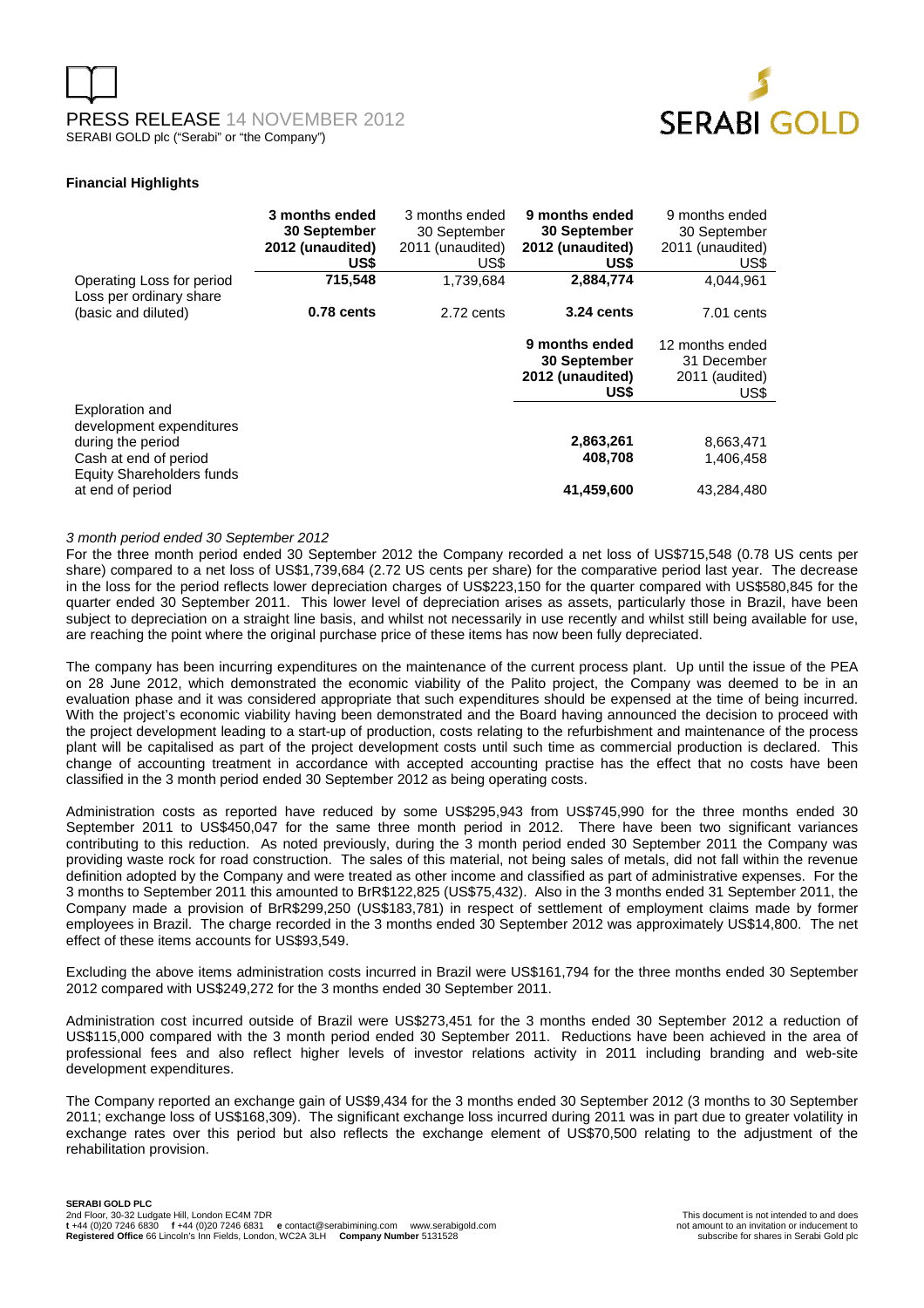# PRESS RELEASE 14 NOVEMBER 2012 SERABI GOLD plc ("Serabi" or "the Company")



Investment income has reduced from US\$18,330 to US\$1,265 reflecting the reduced levels of cash held by the Company during the quarter ended 30 September 2012 compared with the corresponding quarter of 2011.

#### 9 month period ended 30 September 2012

For the nine month period ended 30 September 2012 the Company recorded a net loss of US\$2,884,774 (3.24 US cents per share) compared to a net loss of US\$4,044,961 (7.01 US cents per share) for the comparative period last year.

The reduction in the loss of approximately US\$1,160,000 is in part explained by variations which have also influenced the results for the three months to 30 September 2012 namely the reductions in depreciation charges, the reduction in provisions for employment claims and the effect of sales of waste rock In addition with the viability of the project to commence gold production at Palito having been demonstrated by the PEA released in June 2012, costs related to the maintenance of the plant are from 1 July 2012 being capitalised as part of the plant development costs. Previously such expenditure was being expensed as incurred.

Administration costs have reduced slightly from US\$2,113,195 for the nine months to 30 September 2011 to US\$1,834,000, but this has been affected by the lack of waste rock sales in the nine month period of the current year offset by the reduction in labour claim charges. For the nine months to 30 September 2011 the charges established for employment claims brought against the Company in Brazil totalled BrR\$999,451 (US\$613,800) compared with BrR\$414,677 (US\$216,440) for the same nine month period in 2012 creating a saving of US\$397,360. Waste rock sales for the nine months to 30 September 2011 amounted to BrR\$700,949 (US\$430,479) whilst there has been no similar sales income in 2012. The net impact of these items is US\$33,119 and thus excluding these effects administration costs have reduced by US\$312,314 for the period ended 30 September 2012 compared with the period ended 30 September 2011. Of this, US\$186,962 is attributable to costs incurred in Brazil and reflects the reduced headcount and lower levels of activity during the nine months ended 30 September 2012 compared with the corresponding period in 2011 with the balance of US\$125,352 being reductions in administration cost incurred outside of Brazil, principally related to lower professional fees and reductions in investor relations activities.

During the nine month period ended 30 September 2011 the company benefitted from a one–off income arising from the settlement of a claim with a supplier which contributed a book income derived from the release of a liability that had been established in respect of the claim of U\$540,441.

Depreciation charges for plant and equipment which have reduced by US\$933,986 from US\$1,741,977 for the nine month period ended 30 September 2011 to US\$807,991 for the nine month period to 30 September 2012.

The charges made in respect of the amortisation of share option awards has reduced by approximately US\$91,000 from US\$186,710 in the nine month period ended 30 September 2011 to US\$95,638 in the corresponding period in 2012. This reflects the completion of the amortisation of older option awards during 2011 and the lower level of awards made during the nine month period to 30 September 2011 compared with preceding years.

The Company has realised foreign exchange gains of US\$73,940 in the nine month period ended 30 September 2012 compared with a loss for the same period in 2011 of US\$26,000. The loss in 2011 included a charge of US\$70,500 relating to the foreign exchange element of the increase in the rehabilitation reserve and excluding this one-off exchange loss the exchange gain for the comparable nine month period in 2011 was US\$44,500.

Reduced levels of cash holdings explain the reduced level of interest income derived in the nine months ended 30 September 2012 compared with the corresponding period of 2011 falling from US\$52,107 to US\$6,129.

 Exchange differences on the currency translation of foreign operations reflect the revaluation of the assets and liabilities of those foreign operations. The Brazilian Real has fallen in value relative to the United States Dollar over the nine month period ended 30 September 2012. The rate as at 30 September 2012 was 2.0306 Brazilian Real to one United States Dollar compared with a rate as at 31 December 2011 of 1.8758. This decline has resulted in a reduction in US Dollar terms of the book value of the assets of the Company's Brazilian subsidiary in particular the values attributable to the Palito Mine and the deferred exploration interests. Any appreciation in the Brazilian Real will result in a reversal of this exchange loss.

#### **Outlook**

Exploration and development activities will continue to be limited. The proceeds of the funding announced on 1 October 2012 will be allocated to the development programme for the start-up of gold production at Palito. The directors expect that future exploration activity will be financed from the cash flow from gold production at Palito and may therefore not be undertaken until such time as sufficient and sustainable levels of cash flow are achieved. With a positive PEA and the financing required for the capital development of Palito now underwritten, the development plan outlined in the PEA can be set in motion. Key elements of this development plan are as follows:

- De-watering of the mine;
- Appointment of a mining contractor;
- Appointment of key project personnel;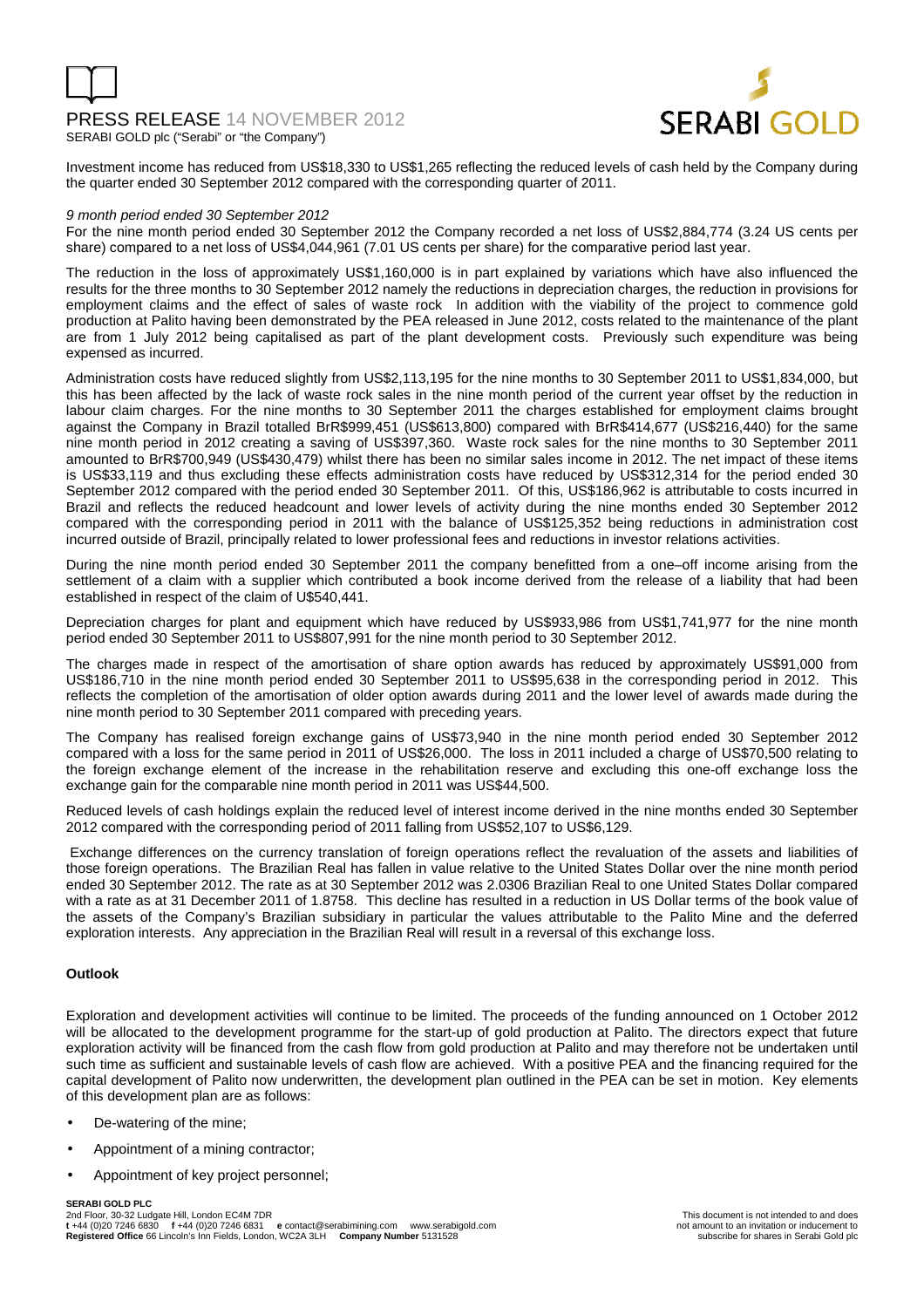# PRESS RELEASE 14 NOVEMBER 2012

SERABI GOLD plc ("Serabi" or "the Company")



- Placement of orders for mining equipment and mobile mining fleet;
- Underground mine development, with stoping areas defined and prepared and a stockpile of ore produced; and
- Refurbishment of the crushing and processing plant in preparation for commencing ore processing in the fourth quarter of 2013.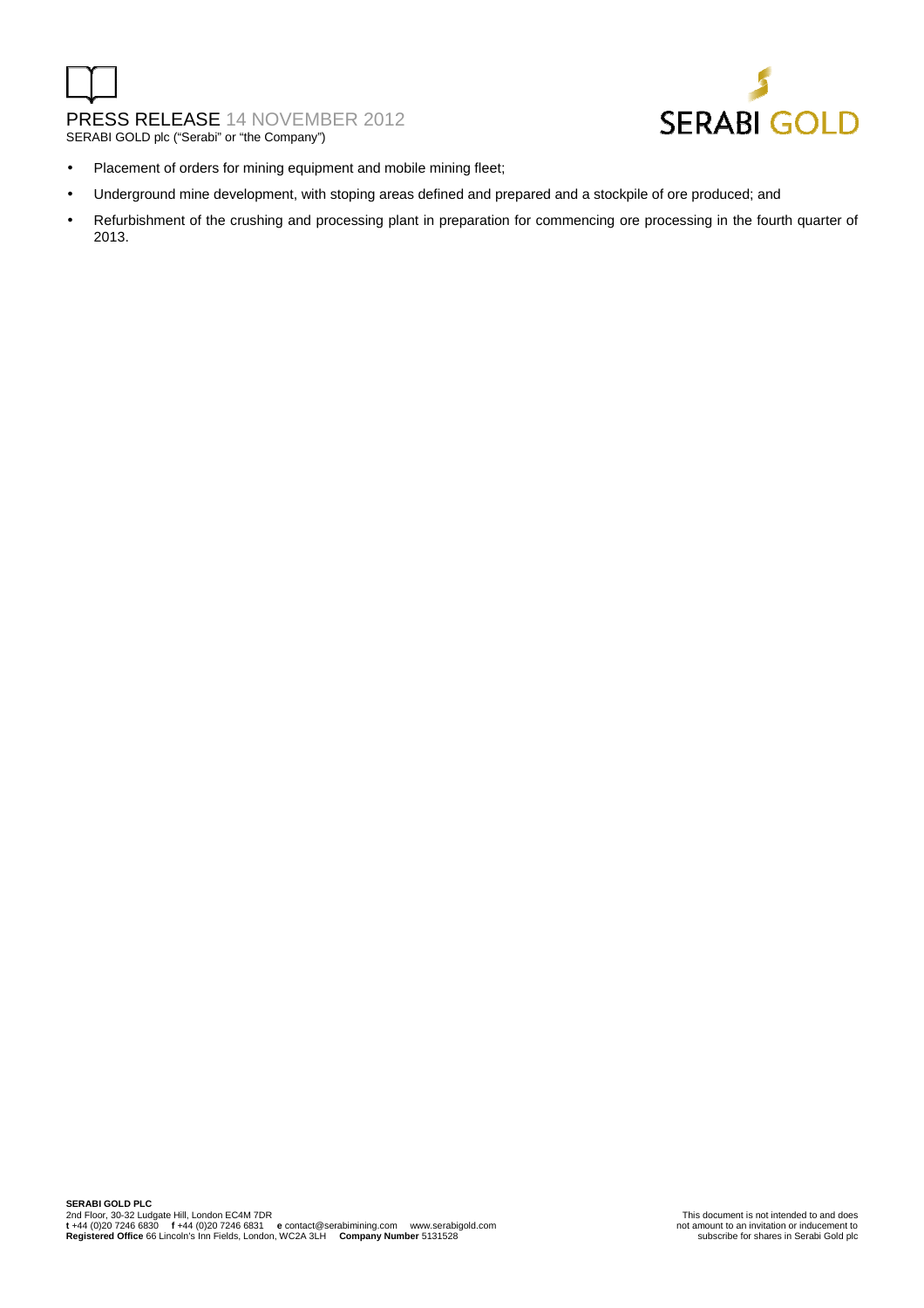

#### **SERABI GOLD PLC Condensed Consolidated Statements of Comprehensive Income**

|                                                                     | For the three months ended<br>30 September |             | For the nine months ended<br>30 September |               |
|---------------------------------------------------------------------|--------------------------------------------|-------------|-------------------------------------------|---------------|
|                                                                     | 2012                                       | 2011        | 2012                                      | 2011          |
| (expressed in US\$)                                                 | (unaudited)                                | (unaudited) | (unaudited)                               | (audited)     |
| <b>CONTINUING OPERATIONS</b>                                        |                                            |             |                                           |               |
| <b>Revenue</b>                                                      |                                            | 2,843       |                                           | 3,906         |
| Operating expenses                                                  |                                            | (152,001)   | (178, 119)                                | (468,083)     |
| Gross (loss)/profit                                                 |                                            | (149, 158)  | (178, 119)                                | (464, 177)    |
| Administration expenses                                             | (450, 047)                                 | (745,990)   | (1,834,000)                               | (2, 113, 195) |
| Settlement of supplier claim                                        |                                            |             |                                           | 540,441       |
| Option costs                                                        | (33, 244)                                  | (92, 399)   | (95, 638)                                 | (186, 710)    |
| (Loss)/gain on asset disposals                                      |                                            | (5,204)     | 8,355                                     | (7, 541)      |
| Depreciation of plant and equipment                                 | (223, 150)                                 | (580, 845)  | (807, 991)                                | (1,741,977)   |
| <b>Operating loss</b>                                               | (706, 441)                                 | (1,573,596) | (2,907,393)                               | (3,973,159)   |
| Foreign exchange gain/(loss)                                        | 9,434                                      | (168, 309)  | 73,940                                    | (26,000)      |
| Finance costs                                                       | (19, 806)                                  | (16, 109)   | (57, 450)                                 | (97, 909)     |
| Investment income                                                   | 1,265                                      | 18,330      | 6,129                                     | 52,107        |
| Loss before taxation                                                | (715, 548)                                 | (1,739,684) | (2,884,774)                               | (4,044,961)   |
| Income tax expense                                                  |                                            |             |                                           |               |
| Loss for the period from continuing<br>operations <sup>(1)(2)</sup> | (715, 548)                                 | (1,739,684) | (2,884,774)                               | (4,044,961)   |
| Other comprehensive income (net of tax)                             |                                            |             |                                           |               |
| Exchange differences on translating foreign<br>operations           | (199, 904)                                 | (7,489,207) | (3, 268, 882)                             | (4,699,101)   |
| Total comprehensive (loss) for the period <sup>(2)</sup>            | (915, 452)                                 | (9,228,891) | (6, 153, 656)                             | (8,744,062)   |
| Loss per ordinary share (basic and diluted) <sup>(1)</sup>          | (0.78c)                                    | (2.72c)     | (3.24c)                                   | (7.01c)       |

(1) All revenue and expenses arise from continuing operations.

(2) The Group has no non-controlling interests and all income / (losses) are attributable to the equity holders of the Parent Company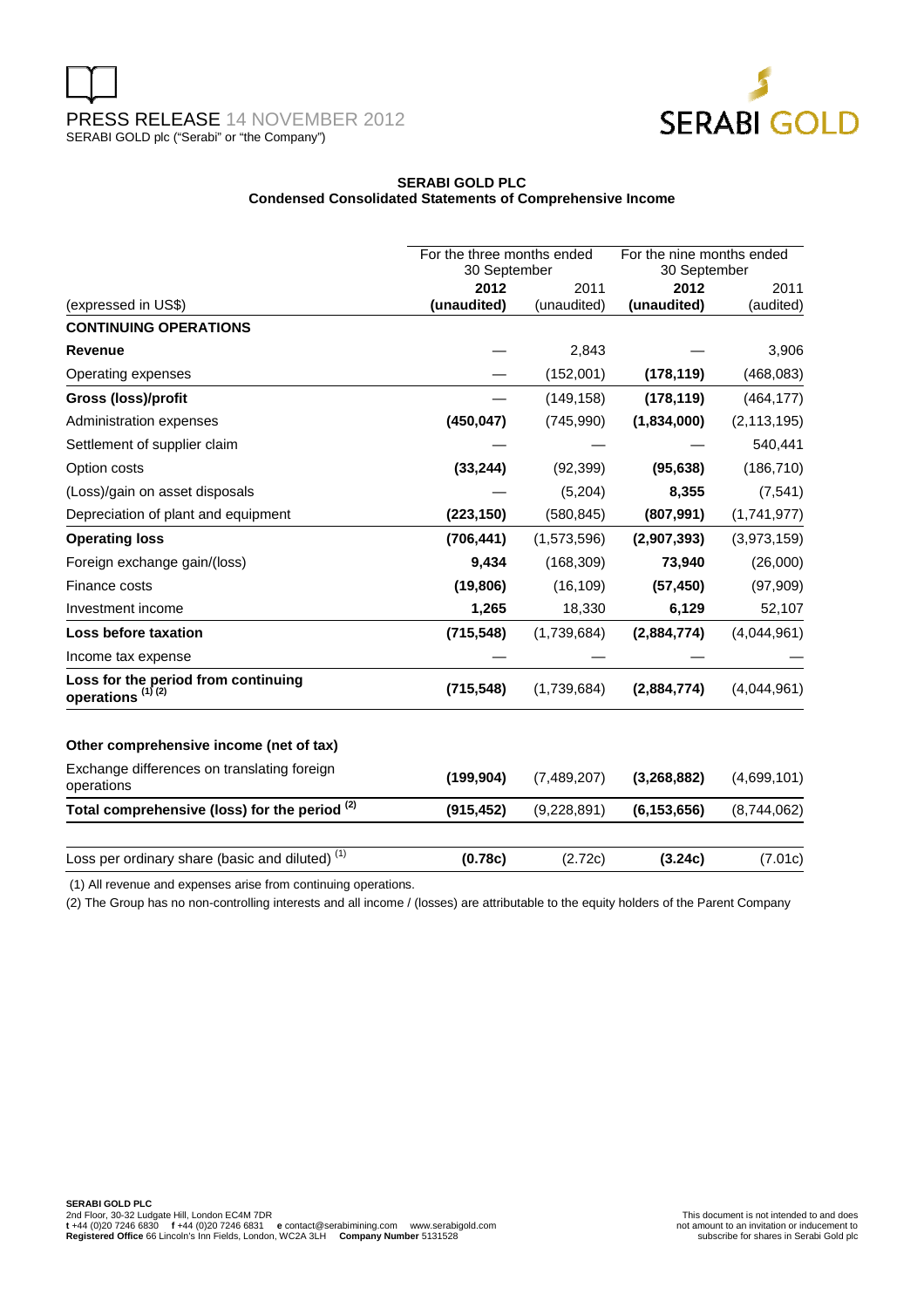

#### **SERABI GOLD PLC Condensed Consolidated Balance Sheets**

|                                               | As at               | As at                     | As at             |  |
|-----------------------------------------------|---------------------|---------------------------|-------------------|--|
|                                               |                     | 30 September 30 September | 31 December       |  |
| (expressed in US\$)                           | 2012<br>(unaudited) | 2011<br>(unaudited)       | 2011<br>(audited) |  |
| <b>Non-current assets</b>                     |                     |                           |                   |  |
|                                               |                     |                           |                   |  |
| Development and deferred exploration<br>costs | 18,249,489          | 15,122,184                | 16,648,884        |  |
| Property, plant and equipment                 | 25,514,742          | 29,132,327                | 28,266,092        |  |
| <b>Total non-current assets</b>               | 43,764,231          | 44,254,511                | 44,914,976        |  |
| <b>Current assets</b>                         |                     |                           |                   |  |
| Inventories                                   | 980,832             | 1,242,439                 | 1,114,255         |  |
| Trade and other receivables                   | 87,449              | 97,539                    | 87,440            |  |
| Prepayments and accrued income                | 577,310             | 1,003,371                 | 701,669           |  |
| Cash at bank and cash equivalents             | 408,708             | 4,033,410                 | 1,406,458         |  |
| <b>Total current assets</b>                   | 2,054,299           | 6,376,759                 | 3,309,822         |  |
| <b>Current liabilities</b>                    |                     |                           |                   |  |
| Trade and other payables                      | 2,114,143           | 3,110,201                 | 2,538,055         |  |
| Accruals                                      | 114,659             | 300,732                   | 146,165           |  |
| <b>Total current liabilities</b>              | 2,228,802           | 3,410,933                 | 2,684,220         |  |
| Net current (liabilities)/ assets             | (174, 503)          | 2,965,826                 | 625,602           |  |
| <b>Total assets less current liabilities</b>  | 43,589,728          | 47,220,337                | 45,540,578        |  |
| <b>Non-current liabilities</b>                |                     |                           |                   |  |
| Trade and other payables                      | 233,825             | 163,167                   | 508,680           |  |
| Provisions                                    | 1,546,176           | 1,454,715                 | 1,451,296         |  |
| Interest bearing liabilities                  | 350,127             | 273,766                   | 296,122           |  |
| <b>Total non-current liabilities</b>          | 2,130,128           | 1,891,648                 | 2,256,098         |  |
| <b>Net assets</b>                             | 41,459,600          | 45,328,689                | 43,284,480        |  |
|                                               |                     |                           |                   |  |
| <b>Equity</b>                                 |                     |                           |                   |  |
| Share capital                                 | 31,416,993          | 29,291,551                | 29,291,551        |  |
| Share premium                                 | 50,306,920          | 48,278,626                | 48,292,057        |  |
| Option reserve                                | 1,979,610           | 1,864,893                 | 1,956,349         |  |
| Other reserves                                | 780,028             | 702,095                   | 702,095           |  |
| <b>Translation reserve</b>                    | (4,344,049)         | (816, 933)                | (1,075,167)       |  |
| Accumulated loss                              | (38, 679, 902)      | (33,991,543)              | (35,882,405)      |  |
| Equity shareholders' funds                    | 41,459,600          | 45,328,689                | 43,284,480        |  |

The interim financial information has not been audited and does not constitute statutory accounts as defined in Section 434 of the Companies Act 2006. Whilst the financial information included in this announcement has been compiled in accordance with International Financial Reporting Standards ("IFRS") this announcement itself does not contain sufficient financial information to comply with IFRS. The Group statutory accounts for the year ended 31 December 2011 prepared under IFRS as adopted in the EU and with IFRS and their interpretations adopted by the International Accounting Standards Board have been filed with the Registrar of Companies following their adoption by shareholders at the last Annual General Meeting. The auditor's report on these accounts was unqualified but did contain an emphasis of matter with respect to the Company and the Group regarding going concern and the future availability of project finance. The auditor's report did not contain a statement under Section 498 (2) or 498 (3) of the Companies Act 2006.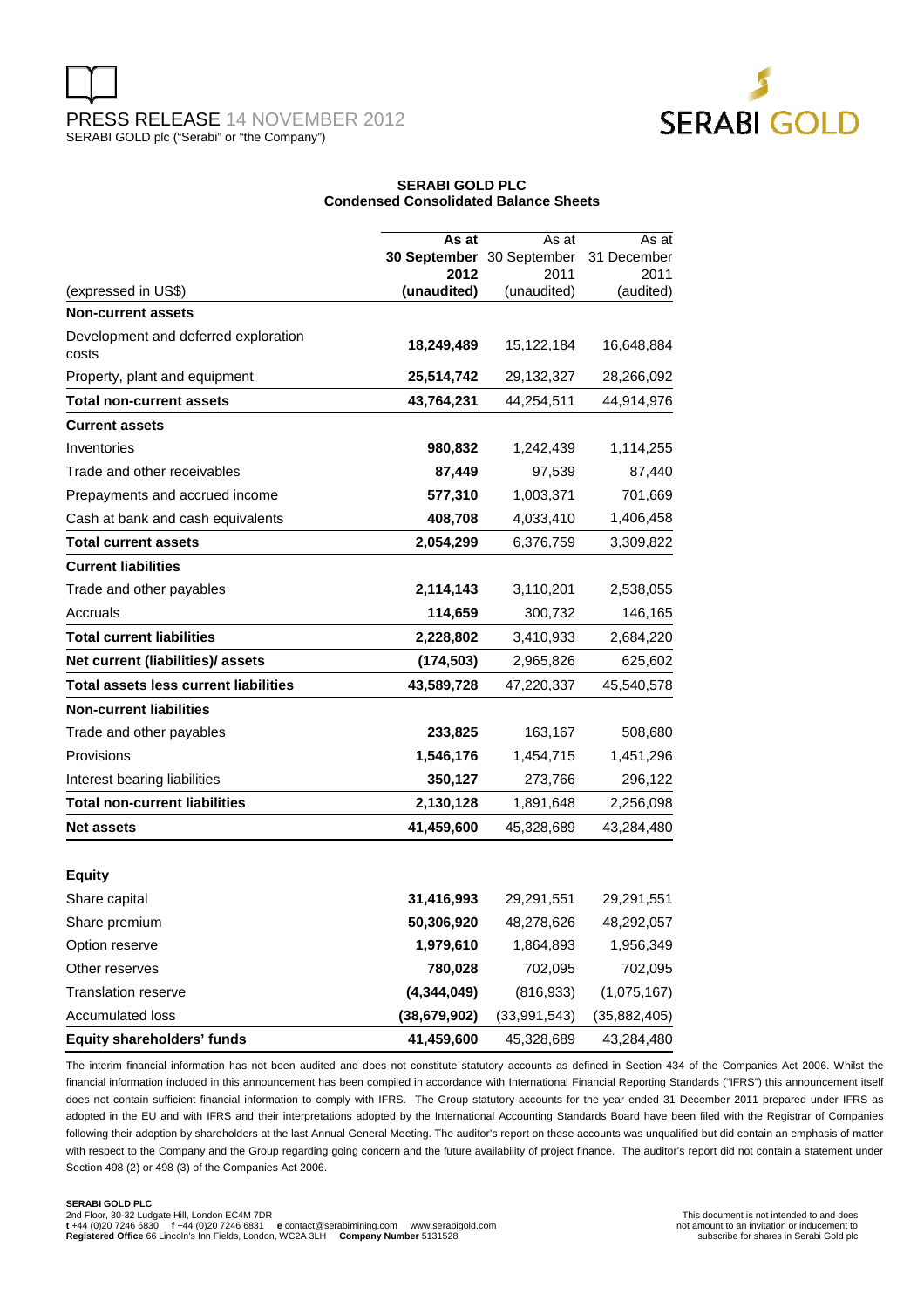



#### **SERABI GOLD PLC Condensed Consolidated Statements of Changes in Shareholders' Equity**

| (expressed in US\$)                                             | Share      |            | Share Share option | Other    | Translation | Accumulated    |                     |
|-----------------------------------------------------------------|------------|------------|--------------------|----------|-------------|----------------|---------------------|
| (unaudited)                                                     | capital    | premium    | reserve            | reserves | reserve     | loss           | <b>Total equity</b> |
| Equity shareholders' funds<br>at 31 December 2010               | 27,752,834 | 40,754,032 | 1,648,484          | 260,882  | 3,882,168   | (29, 946, 582) | 44,351,818          |
| Foreign currency adjustments                                    |            |            |                    |          | (4,699,101) |                | (4,688,101)         |
| Loss for the period                                             |            |            |                    |          |             | (4,044,961)    | (4,044,961)         |
| Total comprehensive income<br>for the period                    |            |            |                    |          | (4,699,101) | (4,044,961)    | (8,744,062)         |
| Issue of new ordinary shares<br>for cash                        | 731,412    | 4,229,767  |                    | 208,229  |             |                | 5,169,408           |
| Issue of new ordinary shares<br>on exercise of special warrants | 807,305    | 4,004,807  |                    | 232,984  |             |                | 5,045,096           |
| Costs associated with issue of<br>new ordinary shares for cash  |            | (709, 980) |                    |          |             |                | (709, 980)          |
| Share option expense                                            |            |            | 216,409            |          |             |                | 216,409             |
| Equity shareholders' funds<br>at 30 September 2011              | 29,291,551 | 48,278,626 | 1,864,893          | 702,095  | (816, 933)  | (33,991,543)   | 45,328,689          |
| Foreign currency adjustments                                    |            |            |                    |          | (258, 234)  |                | (258, 234)          |
| Loss for the period                                             |            |            |                    |          |             | (1,890,862)    | (1.890, 862)        |
| Total comprehensive income<br>for the period                    |            |            |                    |          | (258, 234)  | (1,890,862)    | (2, 149, 096)       |
| Costs associated with issue of<br>new ordinary shares for cash  |            | 13,431     |                    |          |             |                | 13,431              |
| Share option expense                                            |            |            | 91,456             |          |             |                | 198,159             |
| Equity shareholders' funds<br>at 31 December 2011               | 29,291,551 | 48,292,057 | 1,956,349          | 702,095  | (1,075,167) | (35,882,405)   | 43,284,480          |
| Foreign currency adjustments                                    |            |            |                    |          | (3,268,882) |                | (3,268,882)         |
| Loss for the period                                             |            |            |                    |          |             | (2,884,774)    | (2,884,774)         |
| Total comprehensive income<br>for the period                    |            |            |                    |          | (3,268,882) | (2,884,774)    | (6, 153, 656)       |
| Issue of new ordinary shares<br>for cash                        | 2,125,442  | 2,047,508  |                    | 77,933   |             |                | 4,250,883           |
| Costs associated with issue of<br>new ordinary shares for cash  |            | (32, 645)  |                    |          |             |                | (32, 645)           |
| Share option expense                                            |            |            | 23,261             |          |             | 87,277         | 110,538             |
| Equity shareholders' funds<br>at 30 September 2012              | 31,416,993 | 50,306,920 | 1,979,610          | 780,028  | (4,344,049) | (38, 679, 902) | 41,459,600          |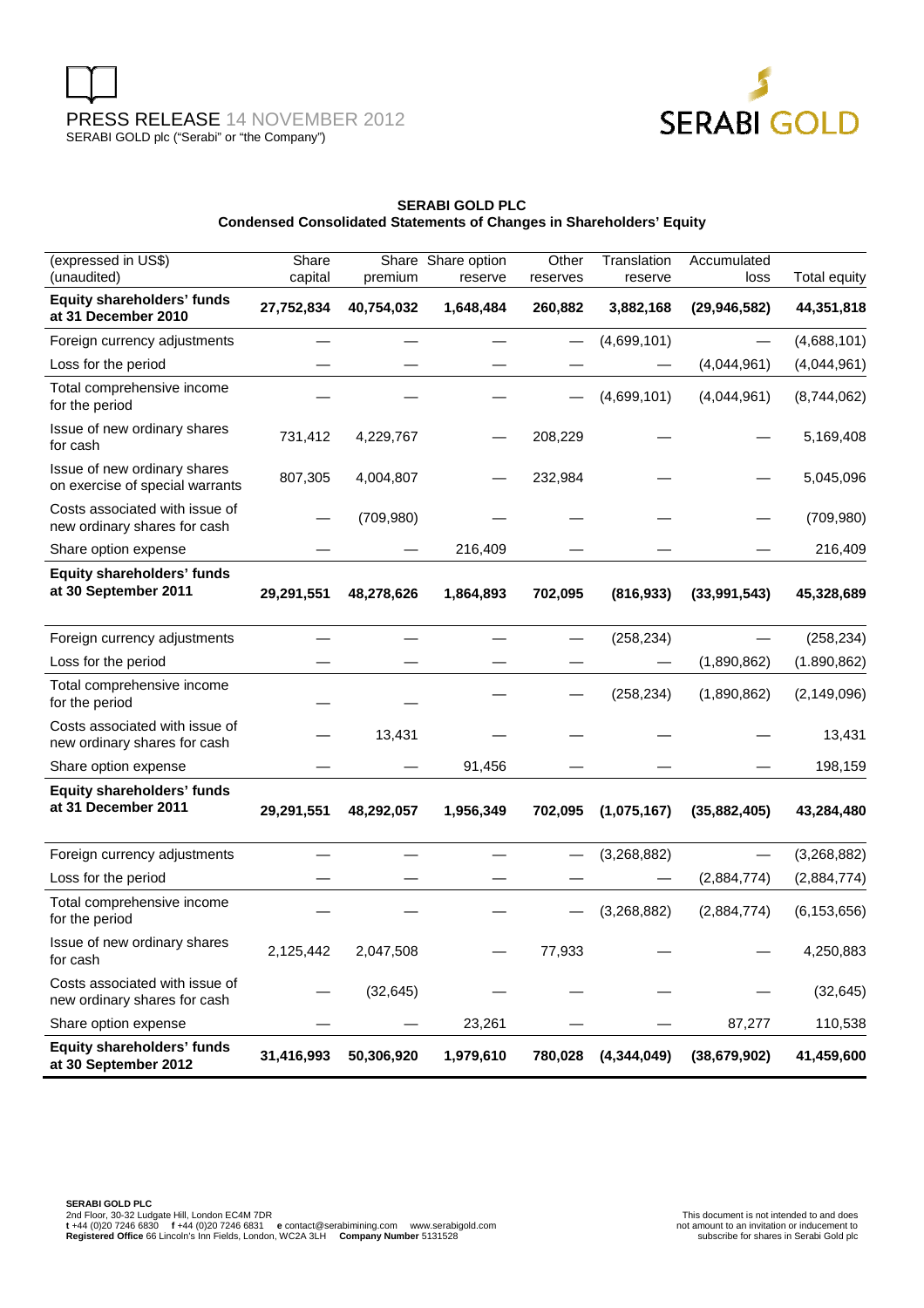

#### **SERABI GOLD PLC Condensed Consolidated Cash Flow Statements**

|                                                                           | For the three months<br>ended<br>30 September |             | For the nine months<br>ended<br>30 September |               |
|---------------------------------------------------------------------------|-----------------------------------------------|-------------|----------------------------------------------|---------------|
|                                                                           | 2012                                          | 2011        | 2012                                         | 2011          |
| (expressed in US\$)                                                       | (unaudited)                                   | (unaudited) | (unaudited)                                  | (unaudited)   |
| <b>Operating activities</b>                                               |                                               |             |                                              |               |
| Operating loss                                                            | (706, 441)                                    | (1,573,596) | (2,907,393)                                  | (3,973,159)   |
| Depreciation - plant, equipment and mining<br>properties                  | 223,150                                       | 580,845     | 807,991                                      | 1,741,977     |
| Gain/(loss) on asset disposals                                            |                                               | 5,204       | (8, 355)                                     | 7,541         |
| Option costs                                                              | 33.244                                        | 92,399      | 95,638                                       | 186,710       |
| Interest paid                                                             | (4, 954)                                      | (5,255)     | (15, 277)                                    | (33, 941)     |
| Foreign exchange (loss) / gain                                            | (17, 210)                                     | 78,789      | (111, 113)                                   | (159, 159)    |
| <b>Changes in working capital</b>                                         |                                               |             |                                              |               |
| (Increase) / decrease in inventories                                      | (937)                                         | 100,315     | 51,383                                       | 35,862        |
| (Increase) / decrease / in receivables,<br>prepayments and accrued income | (50, 205)                                     | 166,121     | 78,217                                       | (54, 013)     |
| Increase/(decrease) in payables, accruals and<br>provisions               | 136,710                                       | (119, 697)  | (321, 751)                                   | 152,475       |
| Net cash flow from operations                                             | (386, 643)                                    | (674, 875)  | (2,330,660)                                  | (2,095,707)   |
| <b>Investing activities</b><br>Proceeds from sale of fixed assets         |                                               | 14,302      | 9,647                                        | 129,457       |
| Purchase of property, plant and equipment                                 | (5, 425)                                      | (92, 761)   | (57, 377)                                    | (138, 397)    |
| Exploration and development expenditure                                   | (914, 305)                                    | (2,854,925) | (2,863,261)                                  | (6,969,901)   |
| Interest received                                                         | 1,265                                         | 18,330      | 6,129                                        | 52,107        |
| Net cash outflow on investing activities                                  | (918, 465)                                    | (2,915,054) | (2,904,862)                                  | (6,926,734)   |
| <b>Financing activities</b>                                               |                                               |             |                                              |               |
| Issue of ordinary share capital                                           |                                               |             | 4,250,883                                    | 4,961,180     |
| <b>Issue of warrants</b>                                                  |                                               |             |                                              | 208,229       |
| Capital element of finance lease payments                                 |                                               |             |                                              |               |
| Payment of share issue costs                                              |                                               |             | (32, 645)                                    | (709, 980)    |
| Payment of special warrant issue costs                                    |                                               |             |                                              | (14,900)      |
| Net cash inflow from financing activities                                 |                                               | ---         | 4,218,238                                    | 4,444,529     |
|                                                                           |                                               |             |                                              |               |
| Net (decrease) in cash and cash equivalents                               | (1,305,108)                                   | (3,589,929) | (1,017,284)                                  | (4, 577, 912) |
| Cash and cash equivalents at beginning of period                          | 1,697,434                                     | 7,859,831   | 1,406,458                                    | 8,598,754     |
| Exchange difference on cash                                               | 16,382                                        | (236, 492)  | 19,534                                       | 12,568        |
| Cash and cash equivalents at end of period                                | 408,708                                       | 4,033,410   | 408,708                                      | 4,033,410     |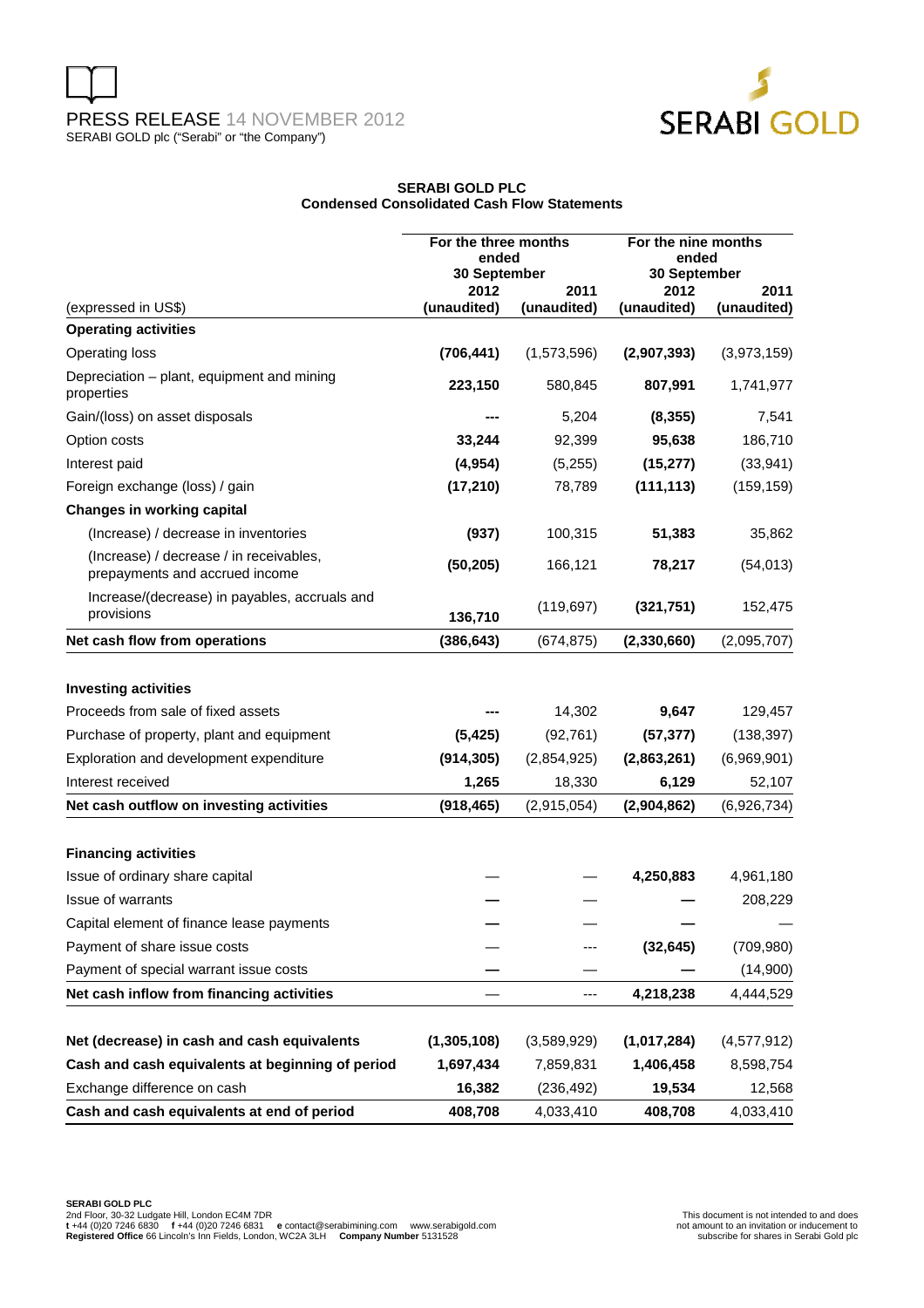



#### **1. Basis of preparation**

These interim accounts are for the three and nine month periods ended 30 September 2012. Comparative information has been provided for the unaudited three and nine month periods ended 30 September 2011 and, where applicable, the audited twelve month period from 1 January 2011 to 31 December 2011.

The interim accounts for the periods have been prepared in accordance with International Accounting Standard 34 "Interim Financial Reporting" and the accounting policies are consistent with those of the annual financial statements for the year ended 31 December 2011 and those envisaged for the financial statements for the year ending 31 December 2012. The Group has not adopted any standards or interpretation in advance of the required implementation dates. It is not anticipated that the adoption in the future of the new or revised standards or interpretations that have been issued by the International Accounting Standards Board will have a material impact on the Group's earnings or shareholders' funds. The Group comprises Serabi Gold plc and its wholly owned subsidiary entities.

#### **(i) Going concern and availability of project finance**

In common with many companies in the exploration and development stages, the Group raises its finance for exploration and development programmes in discrete tranches. The Group has completed, during the first half of 2012, the preparation of a Preliminary Economic Assessment ("PEA") into the viability of re-commencing mining operations at the Palito Mine. The results of the PEA were announced on 13 June 2012 and indicated a project after tax internal rate of return of 68% based on employing a selective underground mining operation and exploiting only the previously declared mineral resource estimates. The directors believe that the PEA results support a small scale, high grade operation using selective mining techniques and the Board intends, subject to financing, to undertake the necessary mine development and remedial works as soon as possible.

On 2 October 2012, the Company announced that it had entered into a conditional subscription agreement with Fratelli Investments Limited ("Fratelli"), one of its major shareholders, to subscribe for and underwrite a placement of new shares to raise in aggregate UK£16.2 million to finance the development and start-up of underground mining operations at its Palito gold mine. In addition, Fratelli has provided an interim secured short term loan facility of US\$6 million to the Company ("Loan Agreement") to provide additional working capital to the Company and to enable it to commence the initial works at Palito. In the opinion of the Board this conditional subscription, if completed, will provide sufficient funds to undertake the mine development and plant and infrastructure improvements and rehabilitation required to commence gold production operations at Palito and will provide working capital for the Company during this period. The Directors consider that thereafter the Group will have sufficient funds to finance the Group and its commitments for the foreseeable future. The Directors have therefore concluded that it is appropriate to prepare the financial statements on a going concern basis.

Whilst the Directors are confident that the share subscription will be completed there can be no certainty that this will be the case. Whilst Fratelli have provided an interim loan facility were the additional funding not to become available in an appropriate timescale, the Directors would need to consider alternative strategies and an impairment review would be required in respect of the carrying value of the assets relating to the Palito Mine and other deferred exploration costs. These conditions indicate the existence of a material uncertainty which may cast significant doubt over the Group's ability to continue as a going concern. No adjustments to asset carrying values that may be necessary should the Group be unsuccessful in raising the required finance have been recognised in these financial statements.

#### **(ii) Impairment**

The Directors have undertaken a review of the carrying value of the mining and exploration assets of the Group, and considered the implications of the operational difficulties experienced and the current operational status of Palito. Following this review they have assessed the value of the existing assets on the basis of value in use involving a future recommencement of underground mining operations which is dependent on the ability of the Group to raise future finance and to operate the mine in line with the mine plan that forms the basis of the value in use calculation. The carrying values of assets have not been adjusted to reflect a failure to raise sufficient funds, not achieving the projected levels of operation or that, if a sale transaction were undertaken, the proceeds may not realise the value as stated in the accounts.

#### **(iii) Inventories**

Inventories - are valued at the lower of cost and net realisable value.

#### **(iv) Property, plant and equipment**

Property, plant and equipment are depreciated over their useful lives.

#### **(v) Mining property**

The Group commenced commercial production at the Palito mine effective 1 October 2006. Prior to this date all revenues and operating costs were capitalised as part of the development costs of the mine. Effective from 1 October 2006 the accumulated development costs of the mine were re-classified as Mining Property costs and such cost will be amortised over the anticipated life of the mine on a unit of production basis. As the underground mine is currently on care and maintenance and there is no depletion of the reserves and resources attributable to the mine, no amortisation charge has been recorded in the period. The